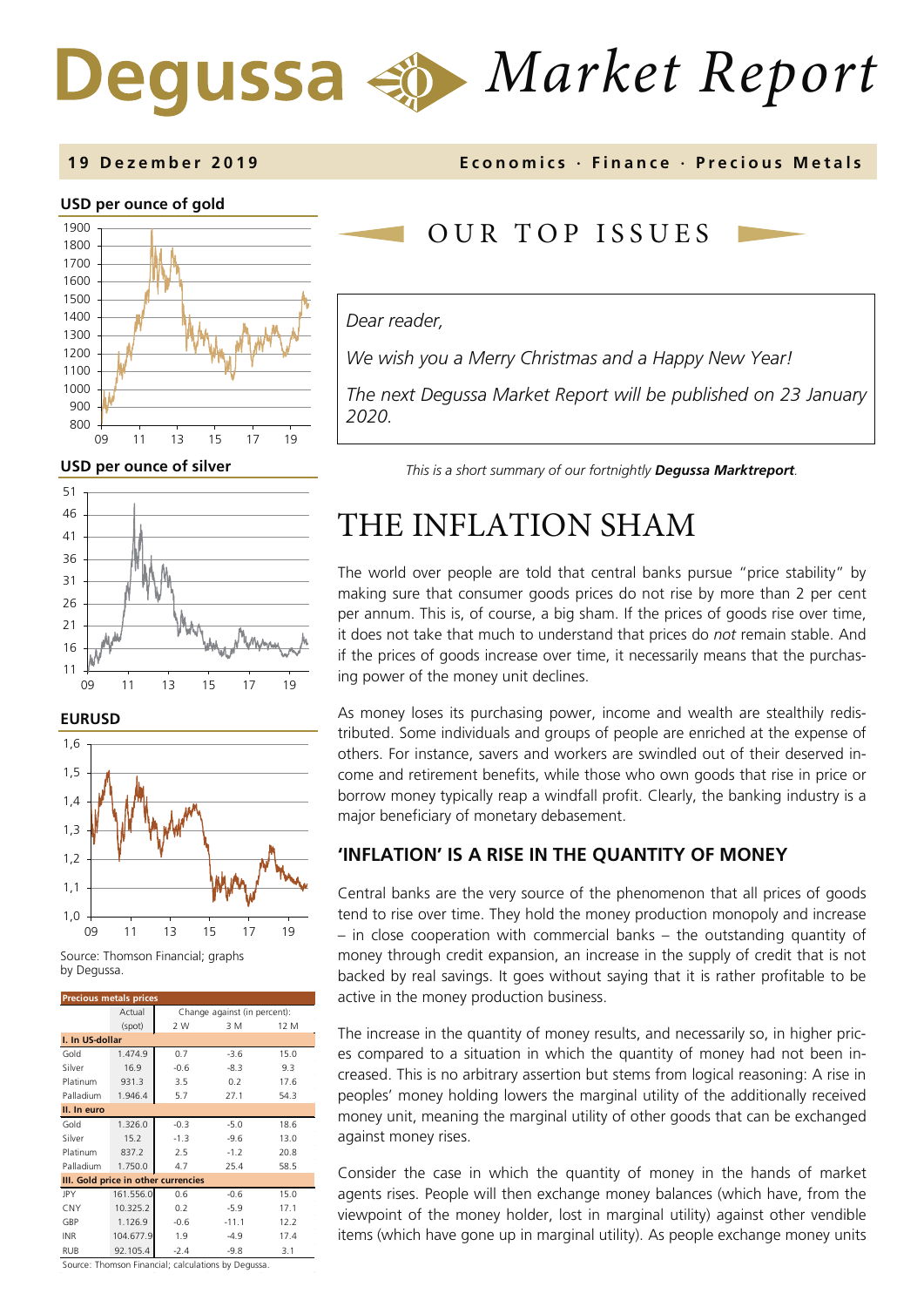### **Precious metal prices (USD/oz) in the last 4 years**



450 650 850 1050 1250 1450 15 16 17 18 19 20

Source: Thomson Financial; graphs by Degussa.

against other goods, money prices go up (compared to a situation in which the quantity of money had not been increased).

# **THE MAINSTREAM EXPLANATION AND ITS PROBLEMS**

Of course, in real life additional factors (such as, for instance, demand changes, market introduction of new products etc.) interfere with the link between the increase in the quantity of money and rising prices of goods. This, however, does by no means refutes the economic insight that a rise in the quantity of money in the economy leads to goods prices that will be higher than had the quantity of money not been increased.

The increase in the quantity of money is what deserves to be called inflation; rising prices are just a possible symptom of an increase in the quantity of money. However, mainstream economists typically define inflation as rising consumer goods prices. This, however, is problematic for at least two reasons. *First*, by equating inflation with rising prices, the real reason for higher prices, namely the rise in the quantity of money, is obscured.

This, in turn, gives rise to arbitrary explanations of why goods prices may go up: sheikhs that force up oil prices, unions that cause wages to rise, an overall buoyant economy that creates shortages in production factors, and so forth. All these pseudo-explanations deflect from the real culprit – namely that it is the central bank, in cooperation with commercial banks, that issues new money, so that people do no longer understand who, in fact, harms them.

## 1 **Rising money stock inflates assets prices**

*S&P 500 US nominal GDP, and US money stock M2*(1)





# **ASSET PRICE INFLATION**

*Second*, changes in consumer goods prices do not tell us by the entire story for they do not take into account asset prices such as, for instance, stock prices, housing prices, and land prices. However, the newly injected money can be expected to not only push up consumer goods prices, it may also drive up asset prices. And like rising consumer prices, rising asset prices diminish the purchasing power of money.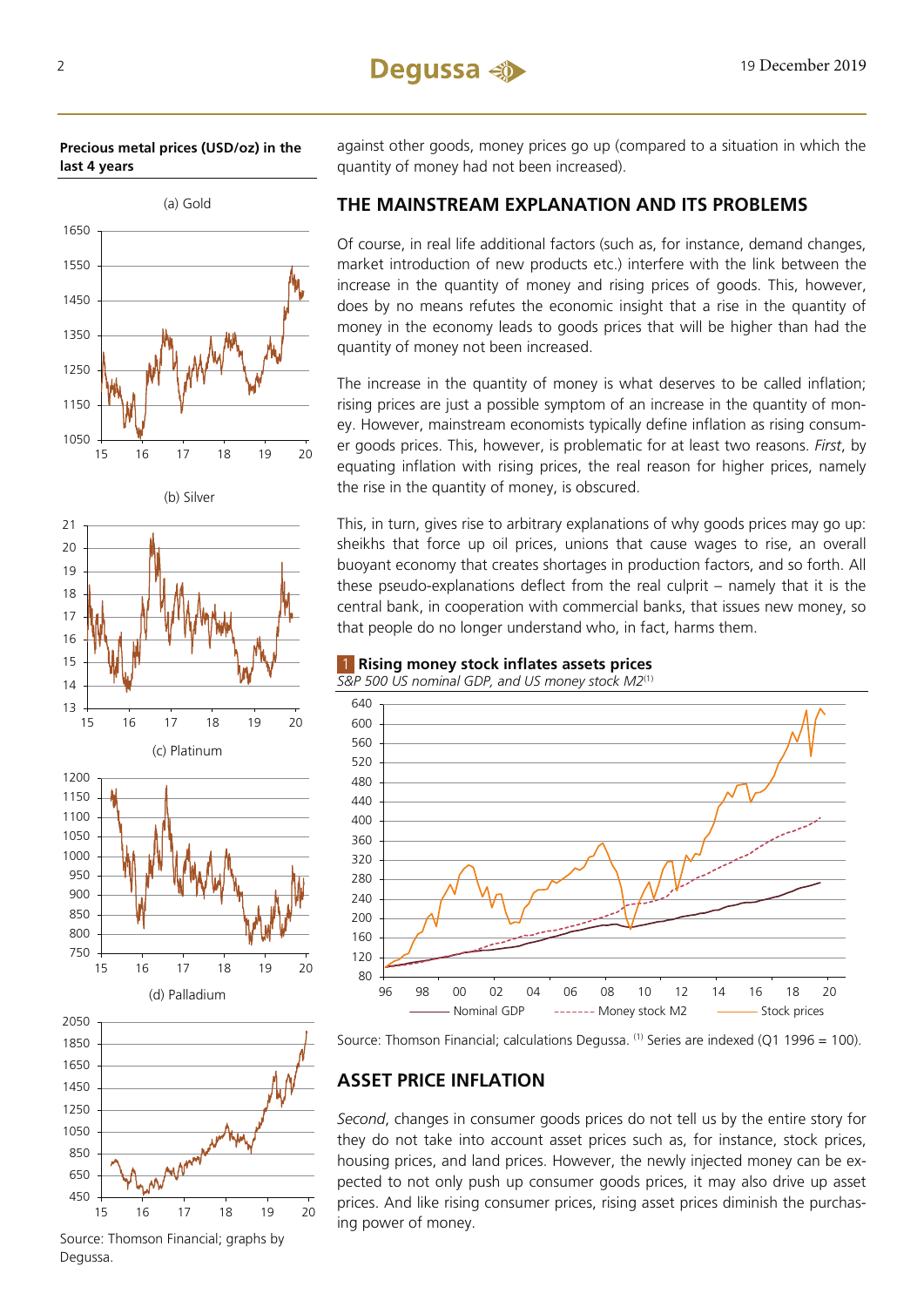In other words: Asset price inflation destroys the purchasing power of money in the same way as price inflation of consumer goods does. Take, for instance, stock market prices. If prices rise from, say, 100 US\$ to 200 US\$, the purchasing power of the money unit would drop by 50 per cent. The owner of the stock becomes richer, while the holder of US\$ become poorer. In fact, this is precisely what has been happening in the last decades.

For illustrative purposes, let us take a look at the chart above. It shows the development of the US quantity of money, nominal GDP, and stock prices from 1996 to autumn 2019. In the period under review, the US nominal GDP has increased by 4.3 per cent per annum on average. The quantity of money rose by 6.1 per cent, while stock prices expanded by 8.1 per cent. To the attentive observer, these numbers contain an important message.

The increase in the money supply does not only raise prices of consumer goods, but it also tends to raise all prices. For instance, in the period under review, on average, the real GDP in the US rose around 1.9 per cent per year, while prices of goods and services that are included in US GDP went up by 2.4 per cent. The remaining "excess money" obviously pushed up stock prices and other asset prices such as for instance, housing prices.

# **DON'T PUT YOUR TRUST IN TODAY'S MONEY**

The lessons to learn are this: Always think of inflation as a rise in the quantity of money. Be aware that central banks and commercial banks provide a kind of money that does not keep its purchasing power – that most people suffer losses when holding it for the purpose of storing wealth. Better do not put your trust in today's money and keep your transaction balances as small as possible. Don't be taking in by the inflation sham.

The insights outlined above should encourage all of us to join the call for better, for sound money: Money that lives up to the highest economic and ethical standards. This can be achieved by simply opening up *a free market in money*, where people are free to choose the kind of money they would like to use; and where entrepreneurial spirits are free to make their fellow people sound money offers.

A free market in money – which would be tantamount to putting an end to central banks' money production monopolies – is actually easy to come by. Just strip the official currency from its privileged 'legal tender' status and remove all capital gain and sales taxes on all media that stand an excellent chance to compete for becoming money – most notably gold and silver but potentially also crypto units.

A free market in money will work wonders. Many of the evils that haunt our world today – be it chronic price inflation, financial and economic crises, boomand-bust-cycles, oppressive government ("deep state"), loss of liberty and freedom, war, and even overuse of natural resources would be effectively cured. One of the biggest challenges of our times is to reform our money. The solution is opening up a free market in money.

.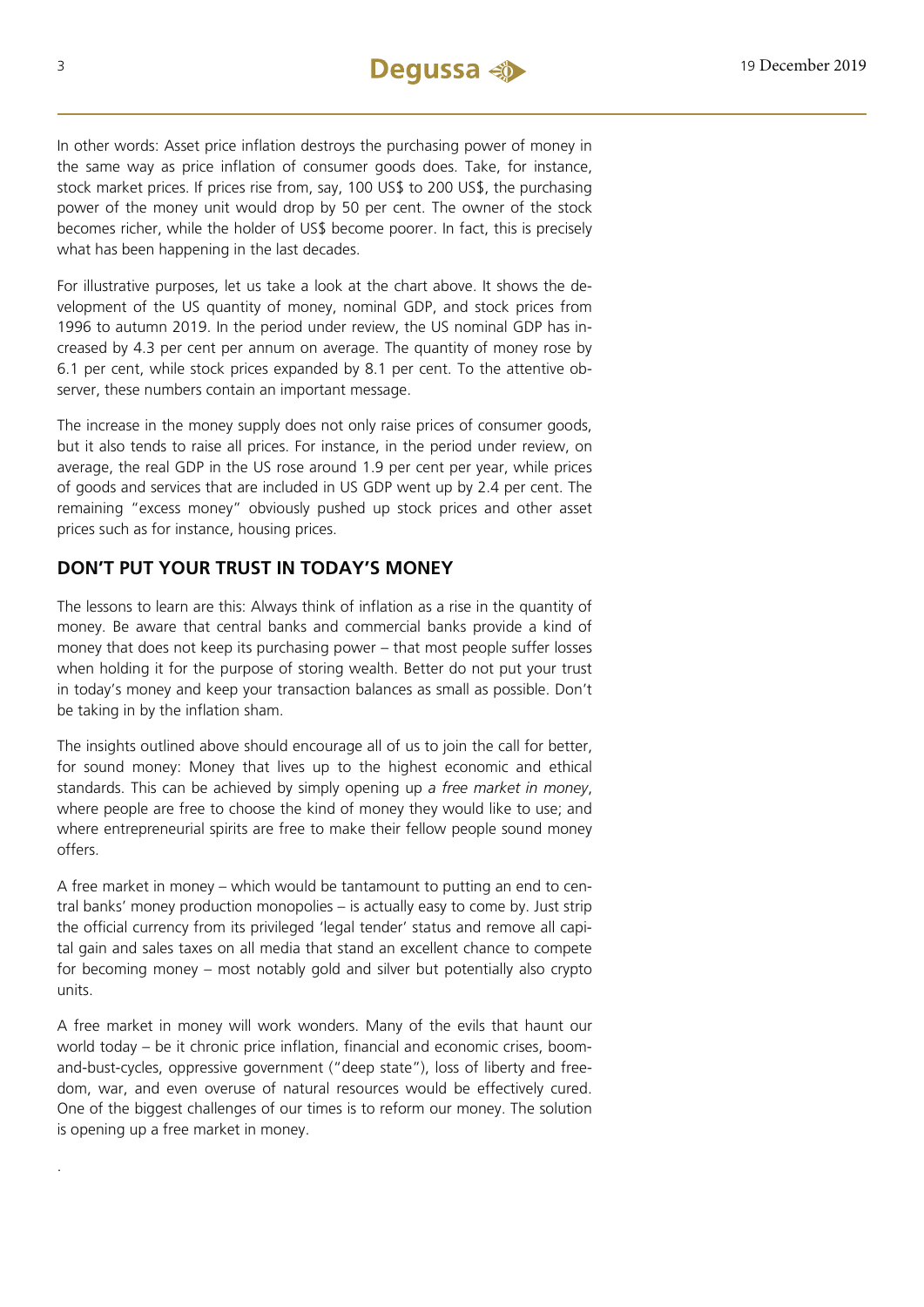# Precious metals prices

## **In US-dollar per ounce**

|                            |        | Gold |      | <b>Silver</b> |       | Platinum | Palladium |       |
|----------------------------|--------|------|------|---------------|-------|----------|-----------|-------|
| I. Actual                  | 1474.7 |      |      | 17.0          |       | 931.2    | 1946.0    |       |
|                            |        |      |      |               |       |          |           |       |
| II. Gliding averages       |        |      |      |               |       |          |           |       |
| 5 days                     | 1472.1 |      | 16.9 |               | 932.6 |          | 1946.8    |       |
| 10 days                    | 1469.6 |      | 16.8 |               | 917.4 |          | 1910.4    |       |
| 20 days                    | 1466.5 |      | 16.9 |               | 909.1 |          | 1858.1    |       |
| 50 days                    | 1477.9 |      | 17.3 |               | 904.7 |          | 1794.3    |       |
| 100 days                   | 1491.2 |      | 17.5 |               | 901.2 |          | 1668.2    |       |
| 200 days                   | 1411.1 |      | 16.3 |               | 872.4 |          | 1554.1    |       |
|                            |        |      |      |               |       |          | 1570      |       |
| III. Estimate for end 2020 | 1690   |      | 22.9 |               | 930   |          |           |       |
| Bandwidths                 | Low    | High | Low  | High          | Low   | High     | Low       | High  |
|                            | 1440   | 1840 | 16   | 26            | 780   | 990      | 1380      | 1650  |
| (1)                        | $-2$   | 25   | $-4$ | 55            | $-16$ | 6        | $-29$     | $-15$ |
| IV. Annual averages        |        |      |      |               |       |          |           |       |
| 2016                       | 1242   |      | 17.0 |               | 985   |          | 617       |       |
| 2017                       | 1253   |      | 17.1 |               | 947   |          | 857       |       |
| 2018                       | 1268   |      | 15.8 |               | 880   |          | 1019      |       |

| In euro per ounce          |                |        |               |      |                 |       |           |        |
|----------------------------|----------------|--------|---------------|------|-----------------|-------|-----------|--------|
|                            | Gold           |        | <b>Silver</b> |      | <b>Platinum</b> |       | Palladium |        |
|                            |                |        |               |      |                 |       |           |        |
| I. Actual                  | 1326.3         |        | 15.3          |      | 837.5           |       | 1750.2    |        |
|                            |                |        |               |      |                 |       |           |        |
| II. Gliding averages       |                |        |               |      |                 |       |           |        |
| 5 days                     | 1323.1         |        | 15.2          |      | 838.2           |       | 1749.7    |        |
| 10 days                    | 1323.7         |        | 15.2          |      | 826.3           |       | 1720.7    |        |
| 20 days                    | 1324.7         |        | 15.3          |      | 821.1           |       | 1678.2    |        |
| 50 days                    | 1334.6         |        | 15.6          |      | 816.9           |       | 1620.2    |        |
| 100 days                   | 1347.6         |        | 15.8          |      | 814.5           |       | 1507.8    |        |
| 200 days                   | 1265.9         |        | 14.6          |      | 782.5           |       | 1394.3    |        |
|                            |                |        |               |      |                 |       |           |        |
| III. Estimate for end 2020 | 1580           |        | 22            |      | 870             |       | 1470      |        |
| <b>Bandwidths</b>          | Low            | High   | Low           | High | Low             | High  | Low       | High   |
|                            | 1350.0         | 1730.0 | 15.3          | 24.8 | 730.0           | 930.0 | 1290.0    | 1550.0 |
| (1)                        | $\overline{2}$ | 30     | ${\cal O}$    | 62   | $-13$           | 11    | $-26$     | $-11$  |
|                            |                |        |               |      |                 |       |           |        |
| IV. Annual averages        |                |        |               |      |                 |       |           |        |
| 2016                       | 1120           |        | 15            |      | 888             |       | 557       |        |
| 2017                       | 1116           |        | 15            |      | 844             |       | 760       |        |
| 2018                       | 1072           |        | 13            |      | 743             |       | 863       |        |
|                            |                |        |               |      |                 |       |           |        |

Source: Thomson Financial; own calculations and estimates. Numbers are rounded.

(1) Estimated return against actual price in percent.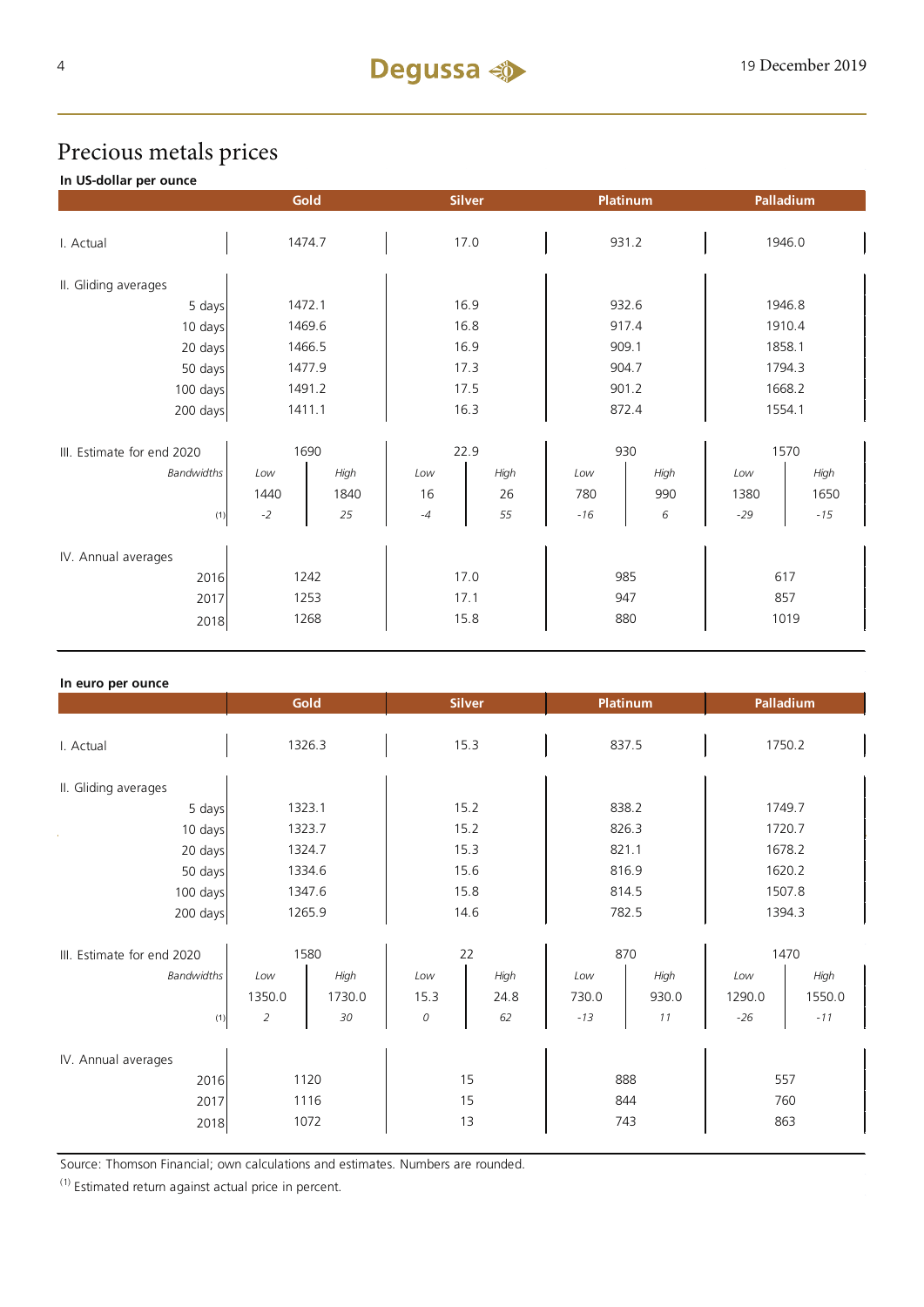# Bitcoin, performance of various asset classes

**Bitcoin in US dollars**



Source: Thomson Financial; graph by Degussa.

# **Performance of stocks, commodities, FX and bonds**

(a) In national currencies (b) In euro





Source: Thomson Financial; calculations by Degussa.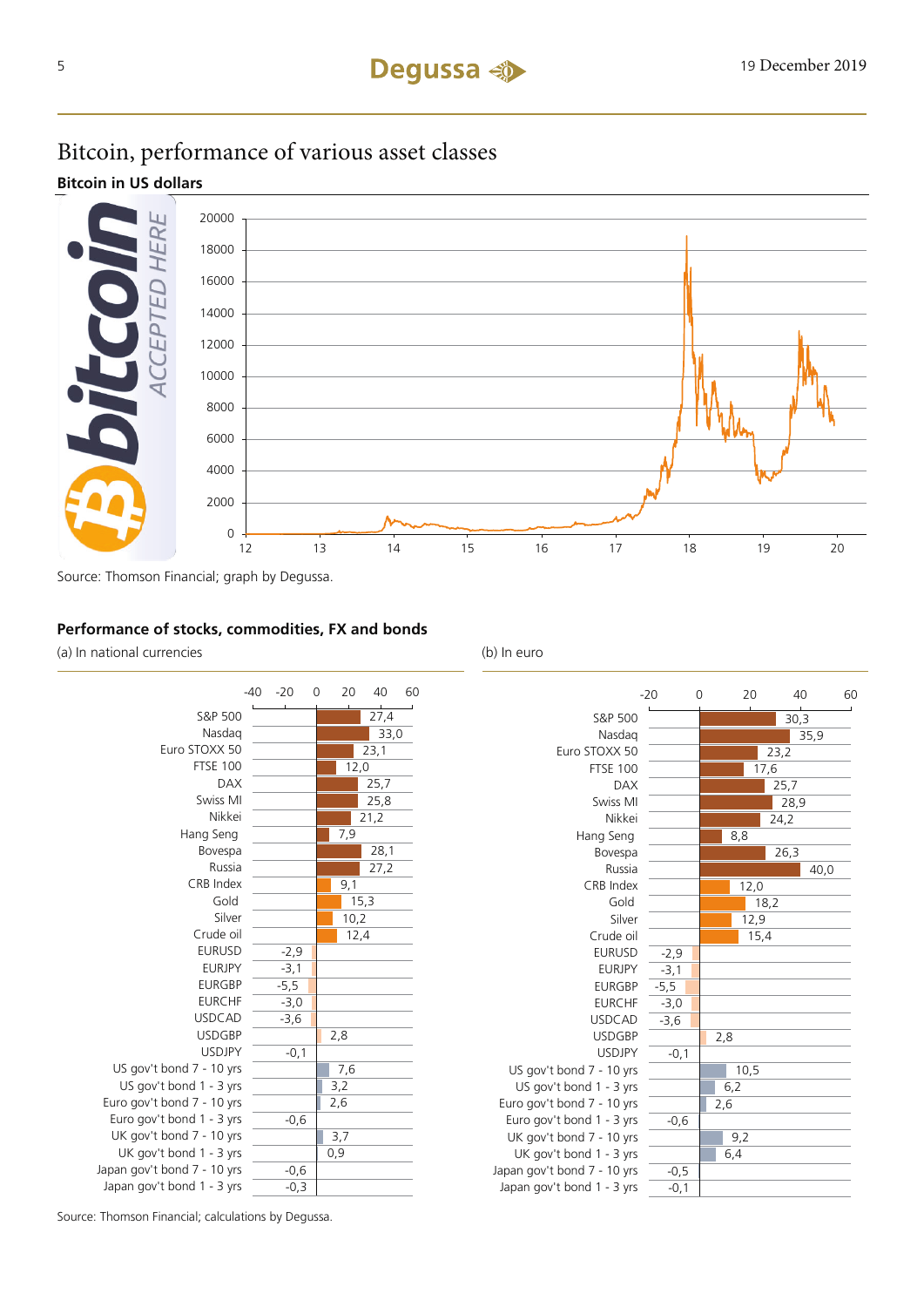# Issue Content 19 December 2019 Inflation Sham 5 December 2019 Why the Feared Crash Keeps Us Waiting 21 November 2019 Asset Price Inflation and the Price of Gold 7 November 2019 ETFs Drive Gold Demand 24 October 2019 The Inflationary Supply Of Unbacked US Dollars And The Price Of Gold 10 October 2019 Let's Get Physical With Gold And Silver 26 September 2019 The US Dollar Beast 12 September 2019 The Inflationary Tide That Lifts all Boats but One 29 August 2019 The Disaster of Negative Interest Rate Policy 15 August 2019 The Gold Bull Market Is Back 1 August 2019 Gold And Silver Prices – Get Going! 19 July 2019 Facebook's Fake Money 4 July 2019 It Looks Like A Gold Bull Market, It Feels Like A Gold Bull Market – Maybe It Is A Gold Bull Market? 19 June 2019 Good Money, Bad Money—And How Bitcoin Fits In 6 June 2019 Gold Outshines The US Dollar 23 May 2019 The Boom That Will Have It Coming 9 May 2019 The Crusade Against Risk 25 April 2019 A Sound Investment Rationale for Gold 11 April 2019 Be Prepared For All Possibilities. The Case For Gold 28 March 2019 Sword of Damocles Over Asset Prices 14 March 2019 The Big Central Banks Increase the Case for Gold 28 February 2019 The Fed Takes Full Control of the Bond Market – And Raises The Value of Gold 14 February 2019 Everything You Always Wanted to Know About Karl Marx and Central Banking (\*But Were Afraid To Ask) 1 February 2019 Pay Attention, Gold Investor: 'This Time is not Different' 17 January 2019 US Interest Rate Down, Price of Gold up 20 December 2018 Gold Money in a Digitalised World Economy 10 December 2018 The Fed Supports Gold 23 November 2018 The Fed Is Not Our Saviour 9 November 2018 The Missing Fear – And The Case For Gold 26 October 2018 President Trump is right: The Fed Is A Big Problem 12 October 2018 Here Goes The Punch Bowl 28 September 218 The Fed's Blind Flight 14 September 2018 How Fed Policy Relates to the Price of Gold 31 August 2018 Central Banks Enrich a Select Few at the Expense of Many 17 August 2018 The US dollar And Gold – Is this Time Different? 20 July 2018 Not All Is Well In Financial Markets 22 June 2018 Euro-Banks In Trouble. A Case for Gold 8 June 2018 Demand for Gold ETFs up Despite Higher Interest Rates 25 May 2018 Mind The Interest Rate The Degussa Marktreport (German) and the Degussa Market Report (English) are available at:

### **Articles in earlier issues of the** *Degussa Market Report*

**www.degussa-goldhandel.de/de/marktreport.aspx**.